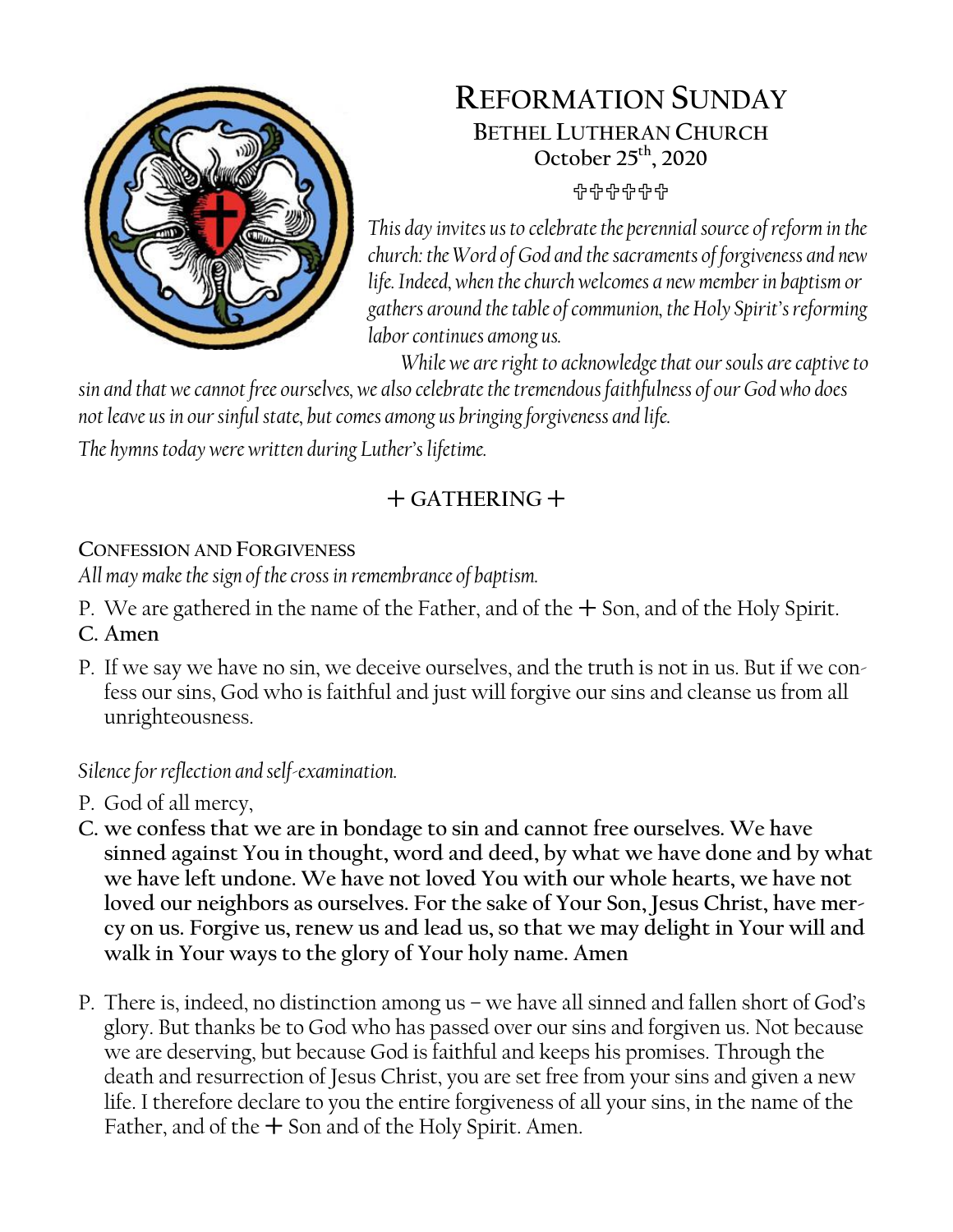#### **GREETING**

P. Holy people of God, called through the gospel of Christ, enlightened by the Spirit: grace, mercy, and peace be with you all. **C.And also with you.**

#### **PRAYER OF THE DAY**

- P. Almighty God, gracious Lord, pour out Your Holy Spirit upon Your faithful people. Keep them steadfast in Your Word, protect and comfort them in all temptations, defend them against all their enemies, and bestow on the Church Your saving peace; through Your Son, Jesus Christ our Lord, Who lives and reigns with You and the Holy Spirit, one God, now and forever.
- **C. Amen**

### $+$  WORD<sup> $+$ </sup>

#### **FIRST READING: Jeremiah 31:31-34**

*Jeremiah the prophet envisions a future day when the law will be written "on their hearts"(31:33). To know God in this way is to have a direct and profound connection to God. The renewed covenant is possible only because the Lord will forgive wickedness and not remember sin. Our hope lies in a God who is both faithful and able to forget.*

The days are surely coming, says the LORD, when I will make a new covenant with the house of Israel and the house of Judah.<sup>32</sup>It will not be like the covenant that I made with their ancestors when I took them by the hand to bring them out of the land of Egypt—a covenant that they broke, though I was their husband, says the LORD.  $^{33}$ But this is the covenant that I will make with the house of Israel after those days, says the LORD: I will put my law within them, and I will write it on their hearts; and I will be their God, and they shall be my people.  $34$ No longer shall they teach one another, or say to each other, "Know the LORD," for they shall all know Me, from the least of them to the greatest, says the LORD; for I will forgive their iniquity, and remember their sin no more.

The Word of the Lord **Thanks be to God**

#### **PSALM 46**

God is our refuge and strength,

a very present help in trouble.

 $2\overline{1}$ herefore we will not fear, though the earth be moved,

and though the mountains be toppled into the depths of the sea;

 $3$ though its waters rage and foam,

and though the mountains tremble at its tumult.

4 The LORD of hosts is with us;

the God of Jacob is our stronghold.

 $5$ There is a river whose streams make glad the city of God,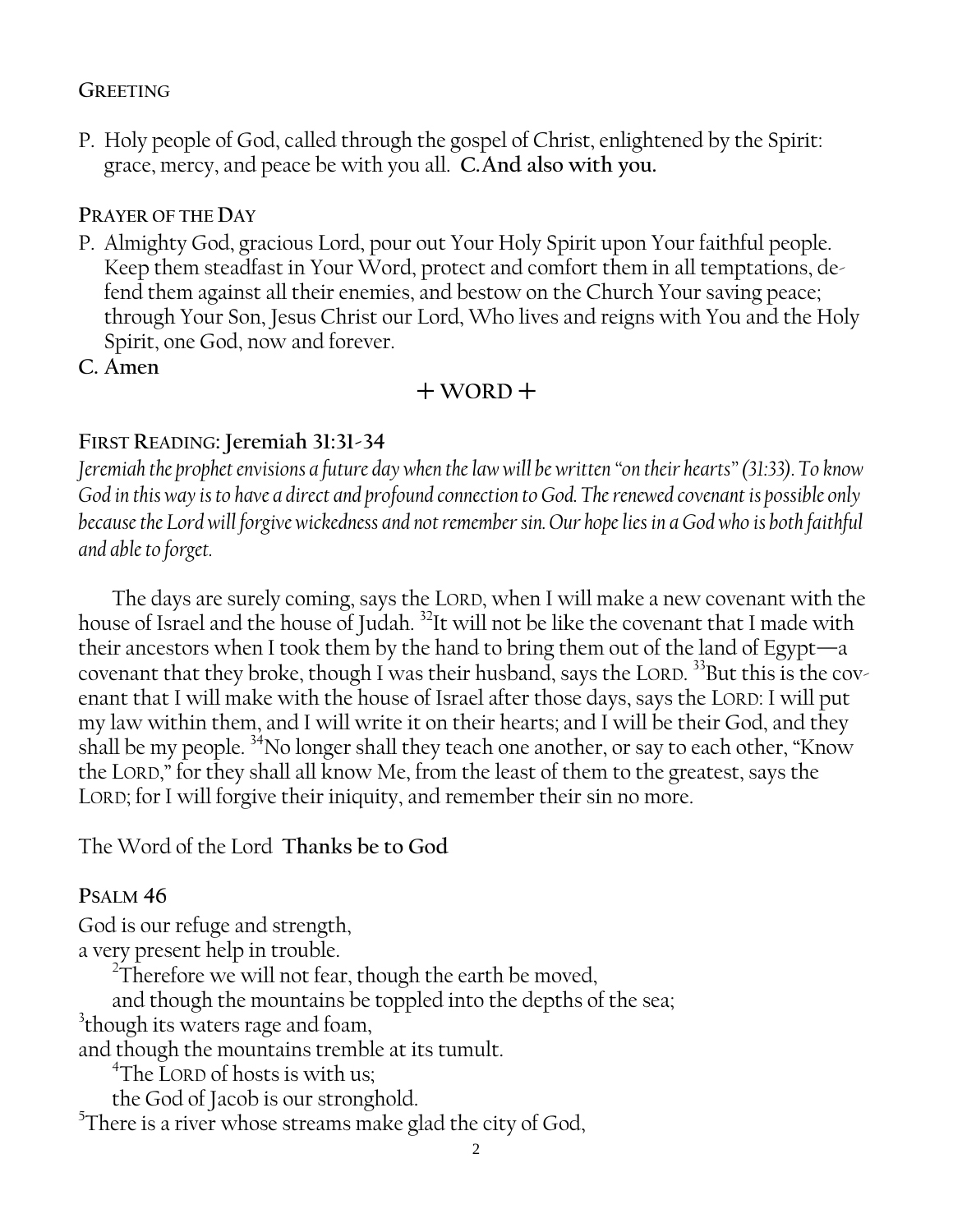the holy habitation of the Most High.

<sup>6</sup>God is in the midst of her; she shall not be overthrown;

God shall help her at the break of day.

 $7$ The nations make much ado, and the kingdoms are shaken;

God has spoken, and the earth shall melt away.

<sup>8</sup>The LORD of hosts is with us;

the God of Jacob is our stronghold.

<sup>9</sup>Come now and look upon the works of the LORD,

what awesome things He has done on earth.

<sup>10</sup>It is He who makes war to cease in all the world;

He breaks the bow, and shatters the spear, and burns the shields with fire.

<sup>11</sup>"Be still, then, and know that I am God;

I will be exalted among the nations; I will be exalted in the earth."

 $12$ The LORD of hosts is with us;

the God of Jacob is our stronghold.

### **SECOND READING: Romans 3:19-28**

*Martin Luther and other leaders of the Reformation believed the heart of the gospel was found in these words of Paul written to the Romans. All people have sinned, but God offers forgiveness of sins through Christ Jesus. We are justified, or put right with God, through the faithfulness of God in Jesus Christ.*

Now we know that whatever the law says, it speaks to those who are under the law, so that every mouth may be silenced, and the whole world may be held accountable to God.  $20$ For "no human being will be justified in His sight" by deeds prescribed by the law, for through the law comes the knowledge of sin.

<sup>21</sup>But now, apart from law, the righteousness of God has been disclosed, and is attested by the law and the prophets, <sup>22</sup>the righteousness of God through faith in Jesus Christ for all who believe. For there is no distinction,  $^{23}$ since all have sinned and fall short of the glory of God; <sup>24</sup>they are now justified by His grace as a gift, through the redemption that is in Christ Jesus, <sup>25</sup>whom God put forward as a sacrifice of atonement by His blood, effective through faith. He did this to show His righteousness, because in His divine forbearance He had passed over the sins previously committed;  $^{26}$  it was to prove at the present time that He himself is righteous and that He justifies the one who has faith in Jesus.

<sup>27</sup>Then what becomes of boasting? It is excluded. By what law? By that of works? No, but by the law of faith. <sup>28</sup>For we hold that a person is justified by faith apart from works prescribed by the law.

The Word of the Lord. **Thanks be to God**

### **HOLY GOSPEL: St. John 8:31-36**

## **C. Glory to you, O Lord**

Jesus said to the Jews who had believed in Him, "If you continue in My word, you are truly My disciples;  $\mathrm{^{32} and}$  you will know the truth, and the truth will make you free."  $\mathrm{^{33} They}$  an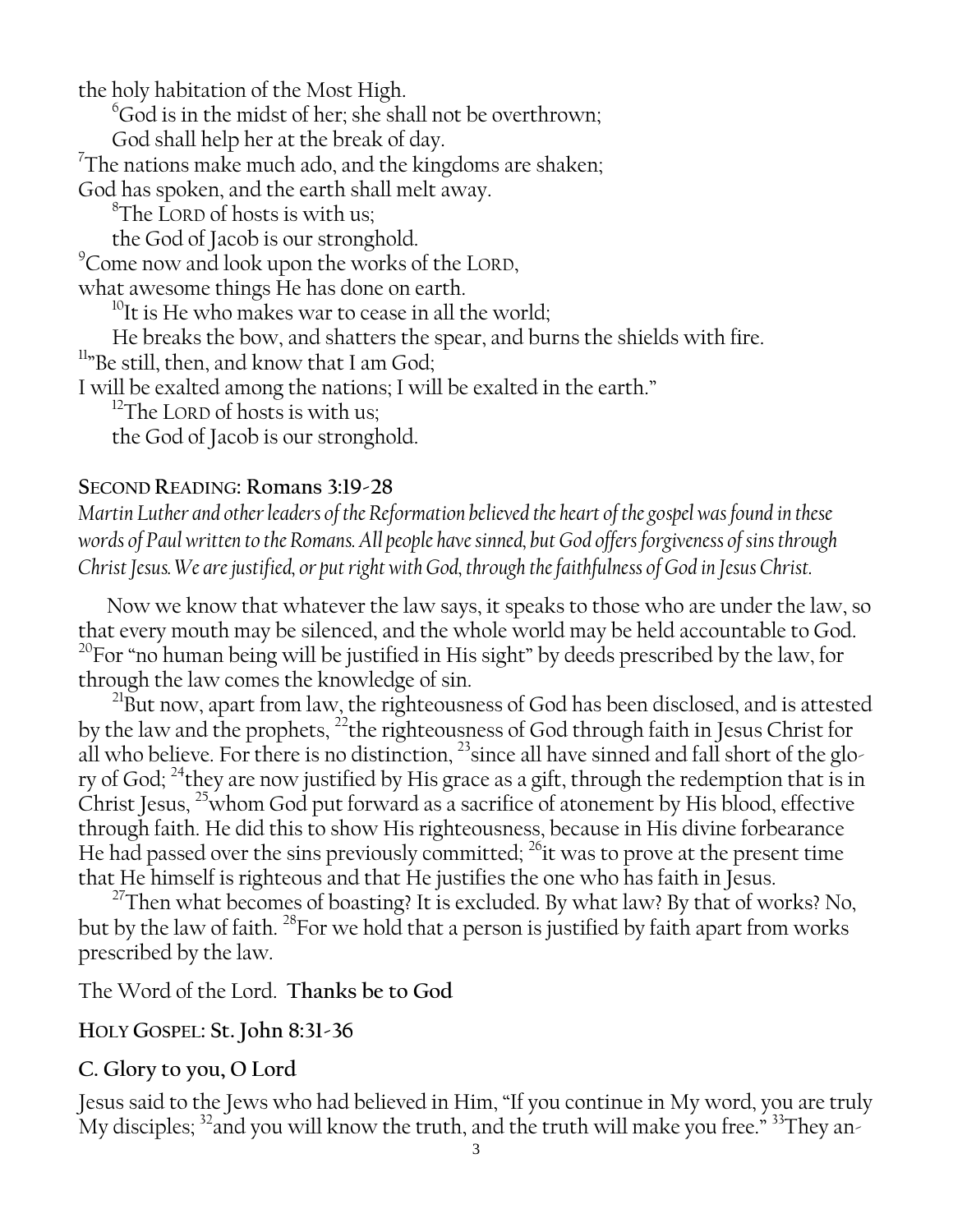swered Him, "We are descendants of Abraham and have never been slaves to anyone. What do You mean by saying, 'You will be made free'?"

<sup>34</sup>Jesus answered them, "Very truly, I tell you, everyone who commits sin is a slave to sin. <sup>35</sup>The slave does not have a permanent place in the household; the son has a place there forever. <sup>36</sup>So if the Son makes you free, you will be free indeed."

**C. Praise to you, O Christ.**

#### **SERMON**

**HYMN OF THE DAY** *Salvation Unto Us has Come*



2. Theirs was a false, misleading dream who thought God's law was given that sinners might themselves redeem and by their works gain heaven. The Law is but a mirror bright to bring the inbred sin to light that lurks within our nature.

3. And yet the law fulfilled must be, or we were lost forever; therefore God sent His Son that He might us from death deliver. He all the law for us fulfilled, and thus His Father's anger stilled which over us impended.

4. Faith clings to Jesus' cross alone and rests in Him unceasing; and by its fruits true faith is known, with love and hope increasing. For faith alone can justify; works serve our neighbor and supply the proof that faith is living.

5. All blessing, honor, thanks and praise to Father, Son and Spirit, the God Who saved us by His grace, all glory to His merit. O Triune God in heav'n above, You have revealed Your saving love; Your blessed name we hallow.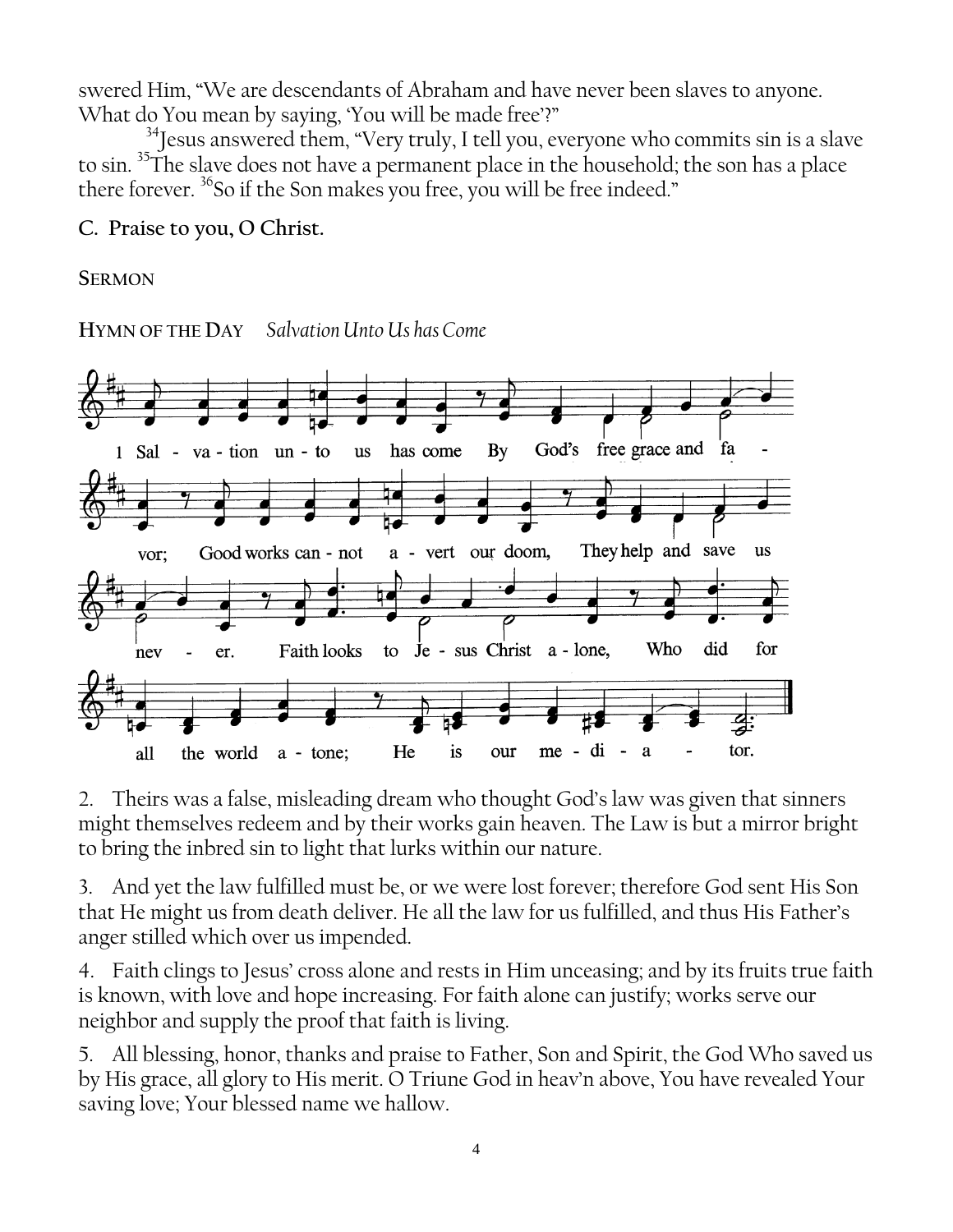#### **ANNOUNCEMENTS**

**THE APOSTLES' CREED**

I believe in God, the Father almighty, creator of heaven and earth.

I believe in Jesus Christ, His only Son, our Lord.

He was conceived by the power of the Holy Spirit and born of the virgin Mary.

He suffered under Pontius Pilate, was crucified, died, and was buried. He descended into hell.

On the third day He rose again. He ascended into heaven, and is seated at the right hand of the Father. He will come again to judge the living and the dead.

I believe in the Holy Spirit, the holy catholic Church, the communion of saints, the forgiveness of sins, the resurrection of the body, and the life everlasting. Amen

### **PRAYERS OF INTERCESSION**

With confidence in God's grace and mercy, let us pray for the church, the world, and all those in need. *A brief silence.*

We pray for the whole Church, gathered in word and sacrament, in prayer and praise, in loving deeds building up the body, and in forgiviness. We join with our sisters and brothers of all denominations as we pray for the fire of the Holy Spirit to be ignited in us. Lord, in Your mercy,

## C. **hear our prayer.**

In Your love, You created our earth and filled it with living things of all kinds. As mountains shake and the waters roar, sustain all peoples and lands recovering from natural disasters of any kind, especially all those recovering from the hurricanes and flooding in the south, and everyone struggling with fires in the west. Lord, in Your mercy, C. **hear our prayer.**

Our broken world longs for peace, economic opportunity, and healthy living conditions, we pray especially for all nations under stress from increasing virus infections among their people. Guide areas of the world divided or traumatized by conflict. Pour out Your blessing upon all nations and peoples, that all may share in the goodness You intend for Your creation. Lord, in Your mercy,

## C. **hear our prayer.**

You, O God, are our refuge and strength. Be a very present help to all who suffer: the patients afflicted with coronavirus and their loved ones, medical professionals who are ex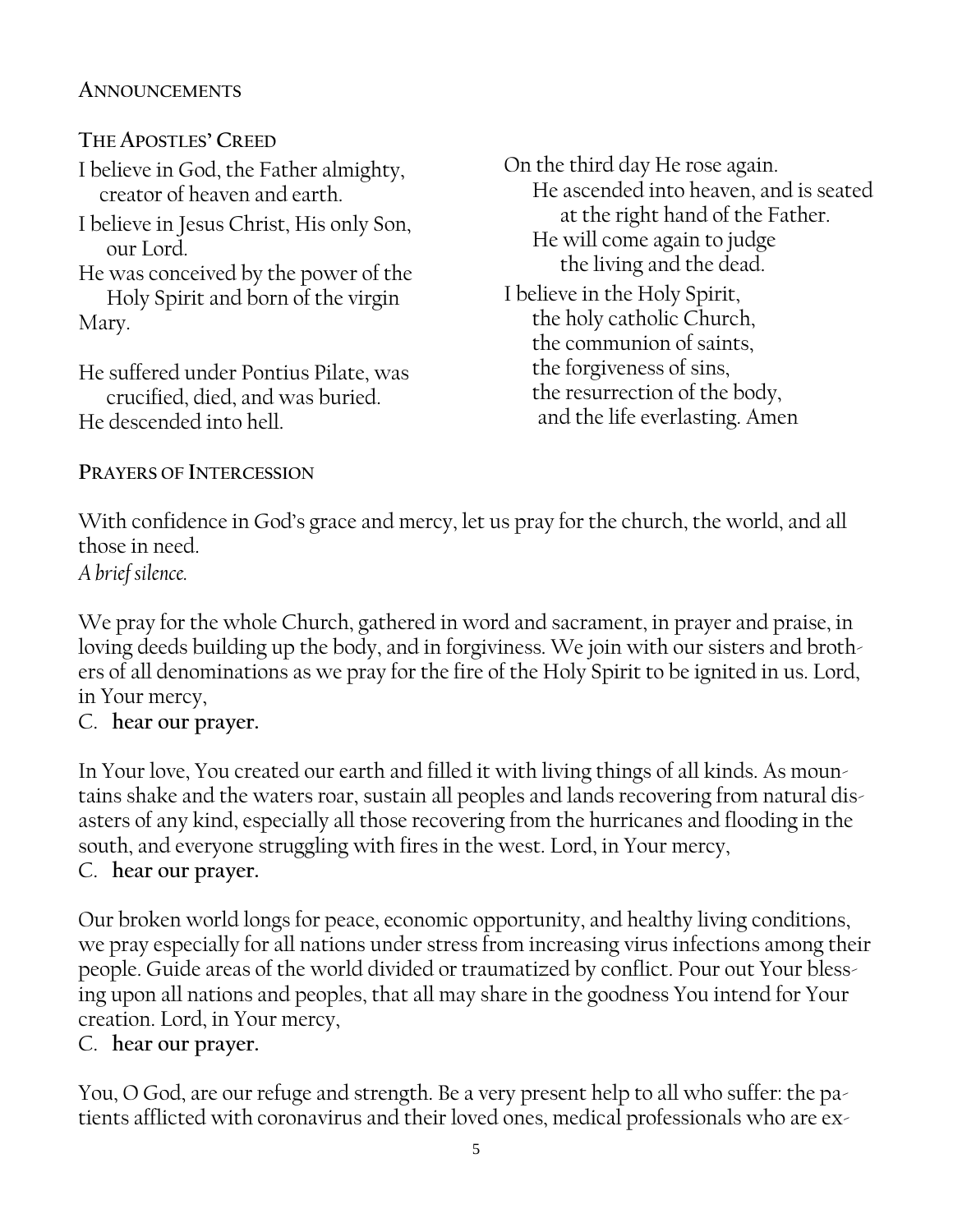hausted, the unemployed who are losing hope, those who live in fear of eviction or who have lost their housing, those living in bondage to debts, those in chronic pain, and those fighting addiction. Grant Your healing touch to all who are ill. We pray especially for Merv, Emily, Angie, Shirlee, Lynette, Brenda, Bill and Karen Polen, Bill Ningen, and Marlo and Gail Sumption. Take all fear from those who are suffering and give them the certainty of Your presence with them. Lord, in Your mercy,

### C. **hear our prayer.**

Stir up in this congregation thankful hearts for the righteousness of God disclosed through faith in Jesus Christ, and draw us ever more powerfully into the truth of Him Who died and rose again to free us from the slavery of sin. Lord, in Your mercy, C. **hear our prayer.**

Even in death, You free us and give us a place in Your house. We give You thanks for Martin Luther, renewer of the church, and for all the saints throughout the ages who have called the Church to faithful witness of Jesus Christ. Renew Your covenant with us, so that we may live in the confidence that we are Your people and You are our God until we are united with You and all the saints in heaven. Lord, in Your mercy,

C. **hear our prayer.**

Hear us when we call upon You, O God, and enfold in Your loving arms all for whom we pray, in the name of Jesus Christ, our Lord. **C. Amen.**

#### **SHARING THE PEACE OF THE LORD**

#### **OFFERING**

*If you have not signed up for electronic giving, you can mail your offering in to Bethel (P.O. Box 126, Porter, 56280), you may drop it in the offering box at the church, or you may make your offering online at our website [\(www.bethelofporter.com\)](http://www.bethelofporter.com/).* 

#### **OFFERTORY PRAYER**

- P. God our provider,
- **C. all that we have is a sign of Your love; all that we are is a gift from Your hand. Receive our offerings along with our thanksgiving, that our lives may proclaim Jesus Christ our Lord. Amen.**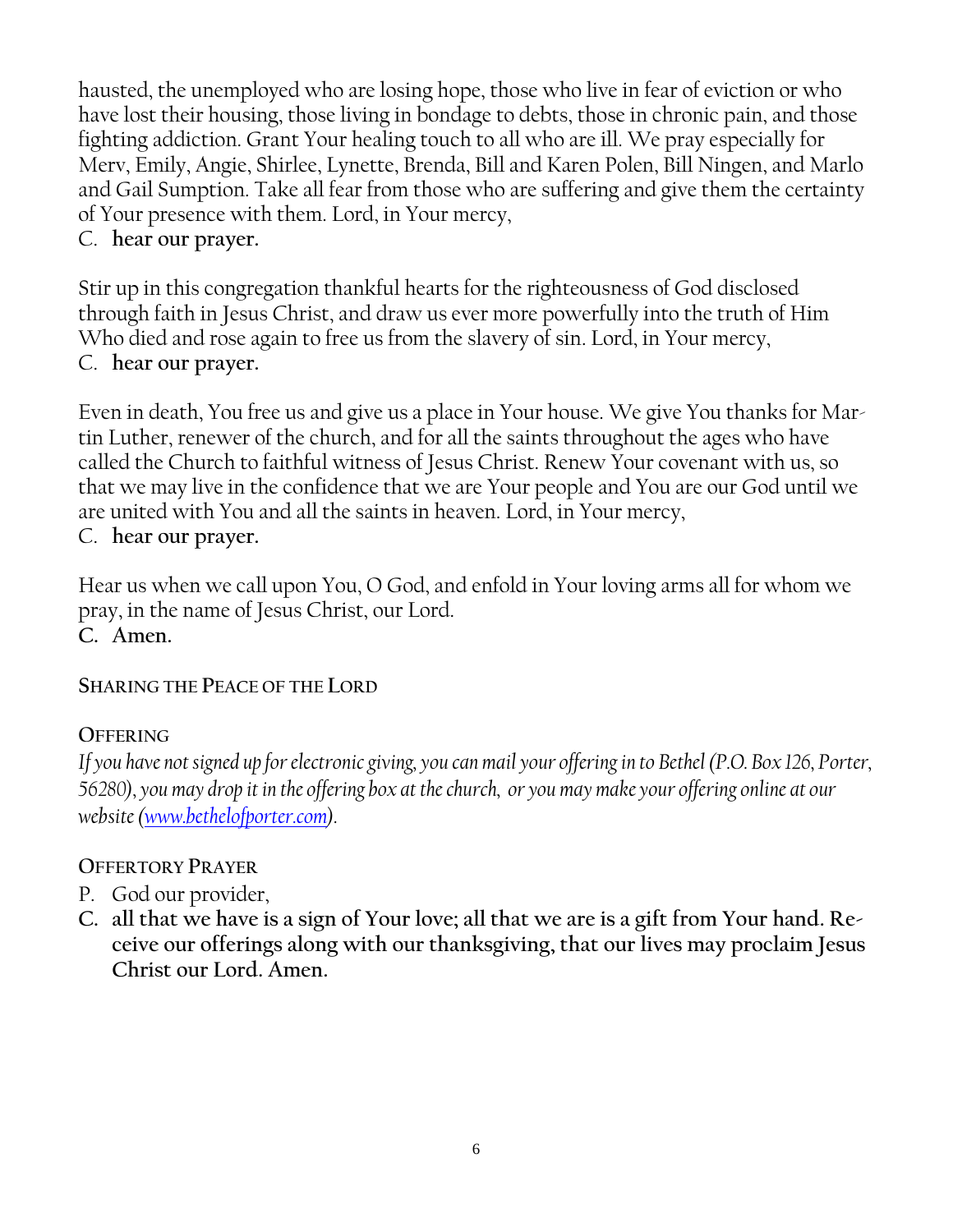### $+$  MEAL  $+$

**THE GREAT THANKSGIVING** 

- P. The Lord be with you. **C. And also with you.**
- P. Lift up your hearts. **C. We lift them to the Lord.**
- P. Let us give thanks to the Lord our God.
- **C. It is right to give God thanks and praise.**

#### **EUCHARISTIC PRAYER**

- P. Holy God … bread for the world.
- **C. Amen.**
- P. In the night in … the everlasting feast**.**
- **C. Christ has died. Christ is risen. Christ will come again.**
- P. By Your Spirit … both now and forever**.**
- **C.** Amen.

**THE LORD'S PRAYER**

**Our Father Who art in heaven, hallowed be Thy name, Thy kingdom come, Thy will be done, on earth as it is in heaven. Give us this day our daily bread; and forgive us our trespasses**

**as we forgive those who trespass against us; and lead us not into temptation, but deliver us from evil. For Thine kingdom, and the power, and the glory, forever and ever. Amen.**

#### **DISTRIBUTION**

**POST-COMMUNION BLESSING**

P. The Body and Blood of our Lord Jesus Christ strengthen you and keep you in His grace. **C. Amen.**

#### **POST COMMUNION PRAYER**

P. Blessed are You, God of heaven and earth. You satisfy us with good things; You open Your hand and we are fed. Renew our strength, that we may go with eagerness and joy into the places where You send us to work in Jesus' name.

**C. Amen.**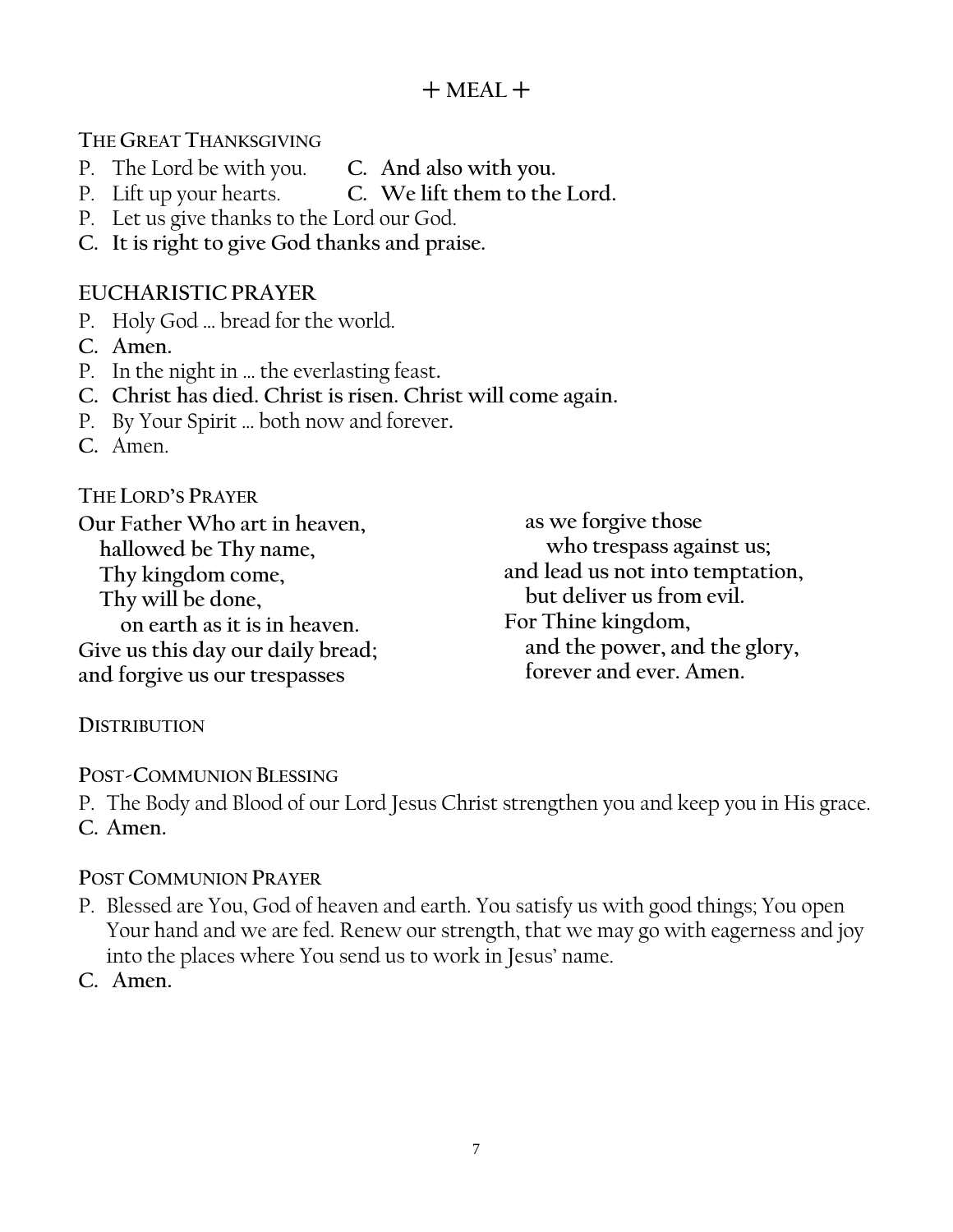### $+$  SENDING  $+$

#### **BLESSING**

- P. People of God, stand firm in one spirit; strive side by side for the faith of the gospel; let your gentleness be known by everyone; and the God of peace, the Father, the  $+$  Son, and the Holy Spirit, be with you and bless you now and forever.
- **C. Amen**



- 2 No strength of ours can match his might! We would be lost, rejected. But now a champion comes to fight, Whom God Himself elected. You ask Who this may be? The Lord of hosts is He! Christ Jesus, mighty Lord, God's only Son, adored. He holds the field victorious.
- 3 Though hordes of devils fill the land all threat'ning to devour us, we tremble not, unmoved we stand; they cannot over pow'r us. Let this world's tyrant rage; in battle we'll engage! His might is doomed to fail; God's judgment must prevail! One little word subdues him.
- 4 God's Word forever shall abide, no thanks to foes, who fear it; for God himself fights by our side with weapons of the Spirit. Were they to take our house, goods, honor, child, or spouse, though life be wrenched away, they cannot win the day. The kingdom's ours forever!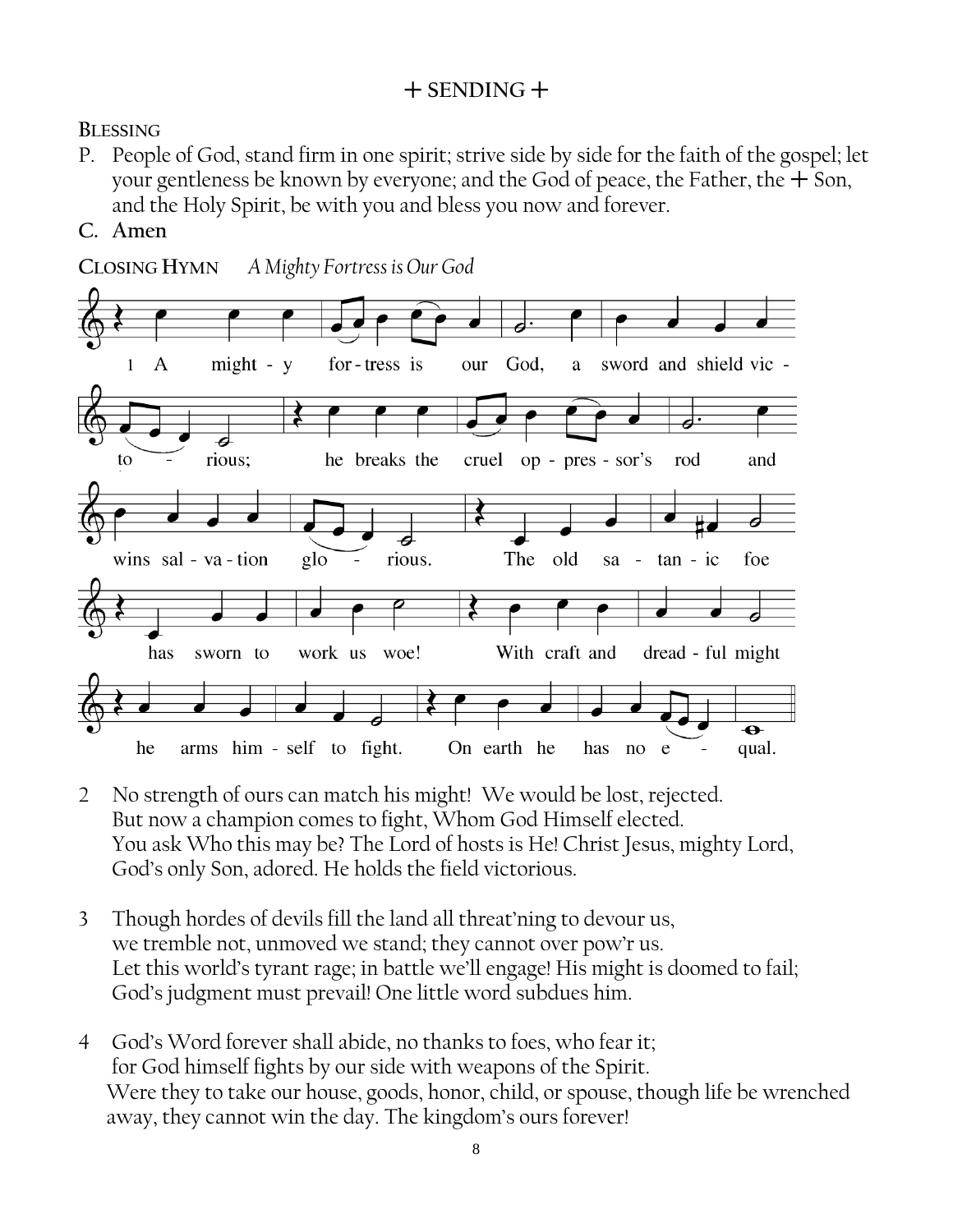**DISMISSAL** P. Go in peace, to love and serve the Lord. **C. Thanks be to God.** 



*These four letters stand for a Latin phrase: Verbum Domini Manet in Aeternum, which means, "The Word of God endures forever." It became a motto of the Reformation.* 

**Those who Serve:**

**Ministers:** All the People of God **Presider:** Pastor Ellen Munter **Organist:** Lou Knutson **Reader:** Terry Dybsetter **Camera: Projection:** Josh Sumption

**How to reach us:** Church Office: 507-296-4658 Pastor's House: 507-296-4558 Pastor's Cell: 507-828-1000 (call or text) Pastor's email: pastormunter@gmail.com Bethel web page: www.bethelofporter.com